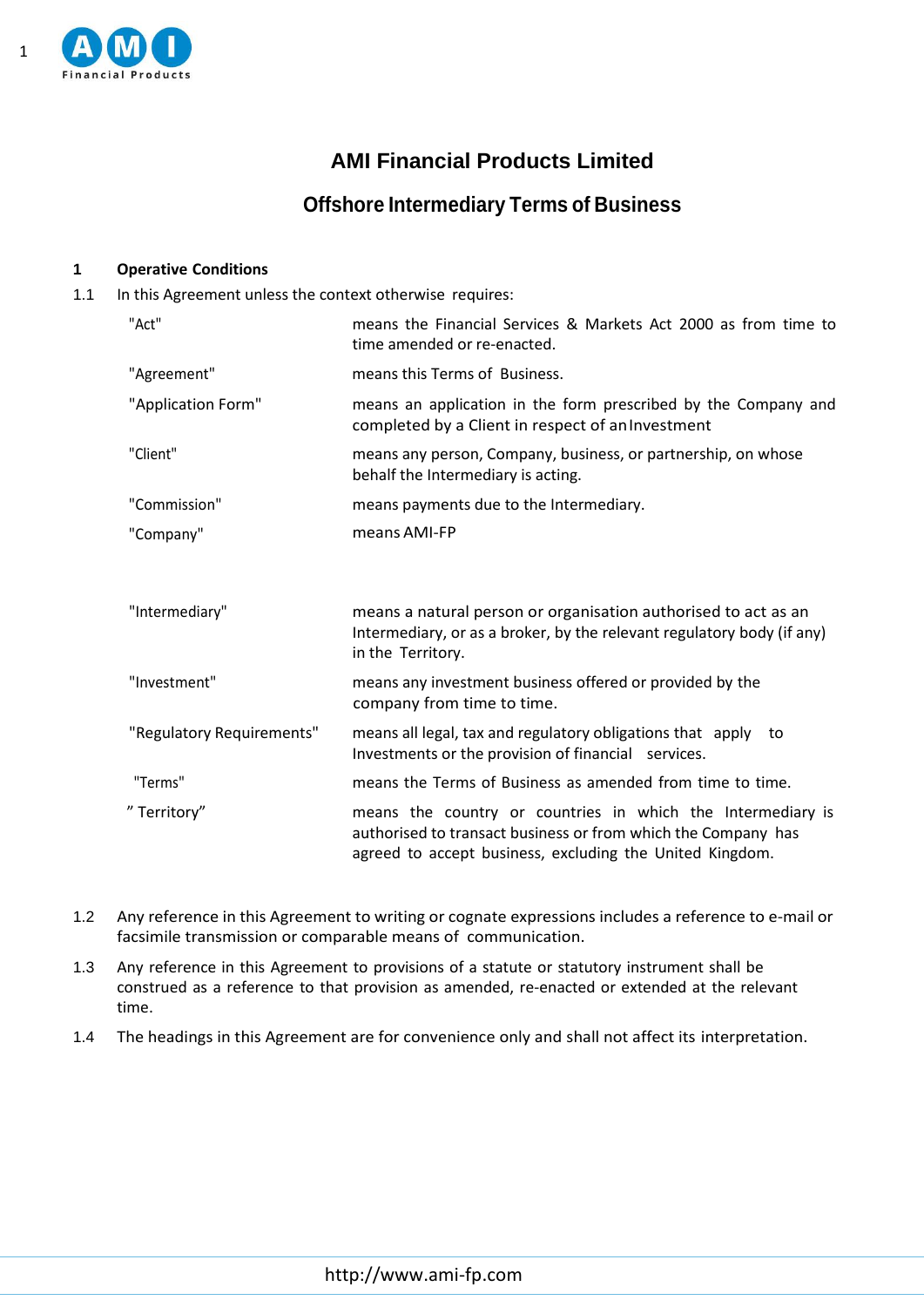

### **2 Scope**

- 2.1 These Terms of Business set out the conditions on which the Company will transact business with an Intermediary.
- 2.2 Where applicable the Intermediary shall be responsible for ensuring compliance with the Regulatory Requirements which may exist where business is conducted.
- 2.3 In the event of any new legislation being introduced into the Territory, the Company reserves the right to require the Intermediary to seek authorisation under such legislation and to regard an Intermediary who does not do so as unauthorised under these Terms.
- 2.4 The Company reserves the right at its discretion and for any other reason, to cease to accept business from, or to refuse business proposed by, an Intermediary.
- 2.5 The Intermediary will be the agent of an investor in relation to all business under these Terms.

### **3 Procedures**

- 3.1 The Intermediary shall:
- *3.1.1* deliver all applications received for Investment Agreements to the Company at the earliest possible opportunity;
- *3.1.2* comply with all appropriate Regulatory Requirements;
- *3.1.3* advise the Company immediately upon receipt of any information which may relate to an application for, or an existing, Investment;
- *3.1.4* not make any representations to Clients or give any warranties other than those containedin the standard documentation provided by the Company;
- *3.1.5* co-operate fully with the Company in respect of any complaint or investigation.

### **4 Disclosure**

- 4.1 The Intermediary undertakes to notify the Company if: -
- *4.1.1* there are any material changes to its legal constitution; or
- *4.1.2* the principal or any directors or partners are charged with, or convicted of, an offence involving fraud or other dishonesty; or
- *4.1.3* the Intermediary or any principal or director or partner enters into a voluntary arrangement with creditors or commences or has bankruptcy or liquidation proceedings initiated against him/her or has a receiver appointed over his/her assets; or
- *4.1.4* the Intermediary ceases to be an authorised; or
- *4.1.5* the Intermediary transfers his business and assets to another firm, company or person; or
- *4.1.6* the Intermediary has been suspended from conducting business by any regulatory body; or
- *4.1.7* there is a change in the Intermediary's regulated activities, which may affect business conducted under these Terms.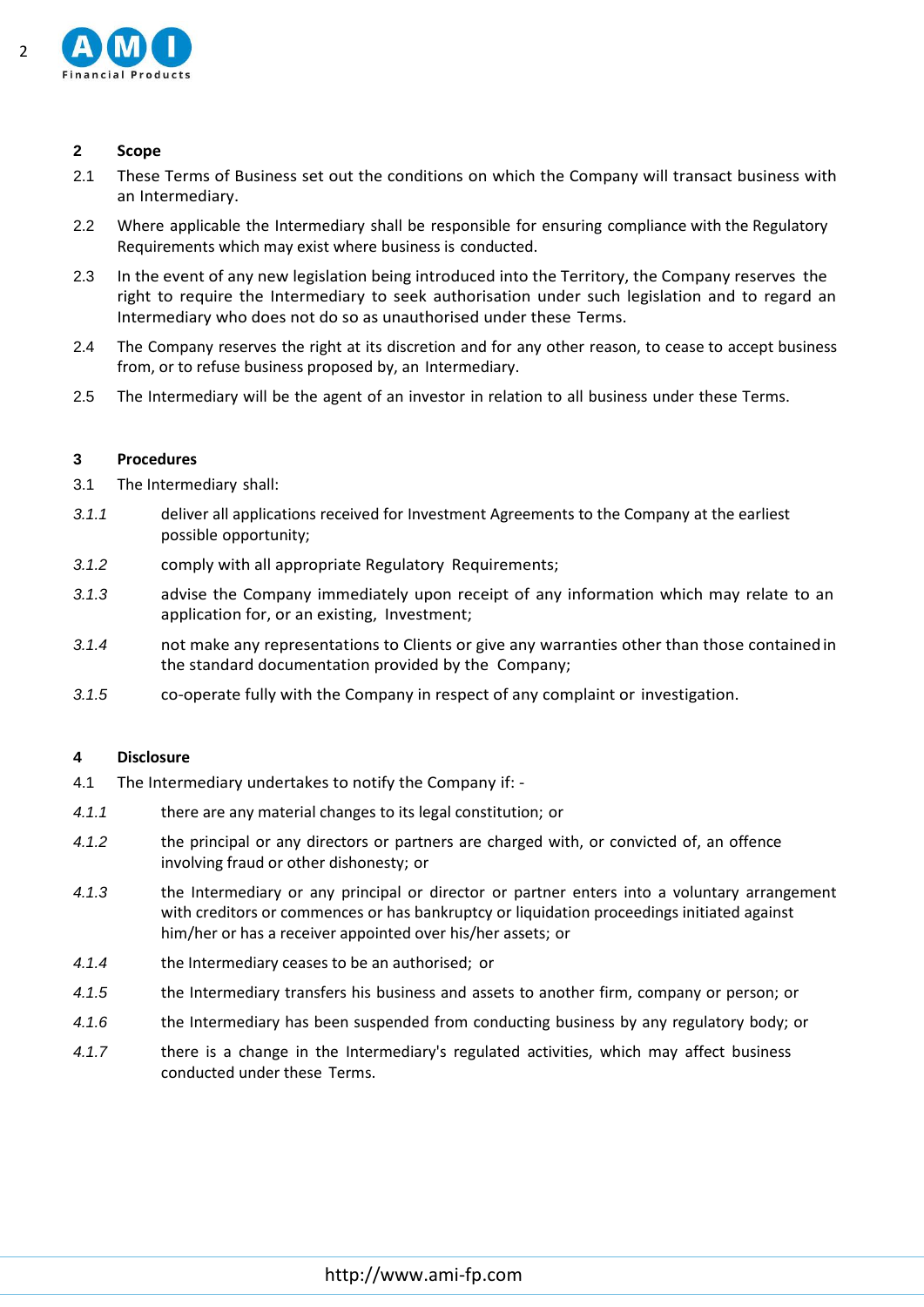

4.2 The Intermediary undertakes to disclose to the Company immediately any complaint received from an investor, another Intermediary, or any regulatory body relating to any Investment with the Company.

## **5 Prevention of Money Laundering**

- 5.1 The Intermediary agrees to undertake all appropriate measures to meet the Regulatory Requirements.
- 5.2 The Intermediary undertakes to supply to the Company, at the time an Application Form is submitted, notification that the Money Laundering Requirements have or have not taken place.
- 5.3 The Intermediary undertakes to provide the Company with such records of verification and other records as it requires.

## **6 Commission**

- 6.1 The Company will pay commission to the Intermediary at such rates as shall be notified to the Intermediary from time to time by the Company, or as published in the Company's literature,unless the Intermediary confirms in writing to the Company that they do not wish to receivecommission.
- 6.2 The Intermediary shall not recommend any Investment without disclosing to the Client that the Intermediary will receive commission in respect of the Investment and the amount of commission payable, in accordance with the Regulatory Requirements.
- 6.3 The Intermediary may advise the Company that some or all the commission, in such proportionas previously agreed with the Company, may be used to enhance a client's investment.
- 6.4 The Company will not accept investment monies net of commission.
- 6.5 If a client exercises a statutory or other right to cancel an Investment commission payable inrespect of the Investment Agreement will be immediately repayable by the Intermediary to the company.
- 6.6 The Intermediary shall repay to the Company any commission payment received by the Intermediary in error.
- 6.7 The Company may deduct any amount due to be repaid to the Company from any amount due from it to the Intermediary.
- 6.8 The Company will cease payment of commission to the Intermediary if the Intermediary: -
- *6.8.1* ceases to be an Authorised Person; or
- *6.8.2* dies, is declared bankrupt, goes into liquidation, makes a voluntary arrangement with creditors or becomes the subject of an administration order or if an encumbrancer is appointed to take possession of the Intermediary's property or assets.

#### **7 Data Protection**

7.1 The Intermediary agrees to the Company holding personal and financial information about the Intermediary, its directors and/or employees, on computer and manual systems. The information held by the Company may be used or disclosed by the Company to other members of the same group.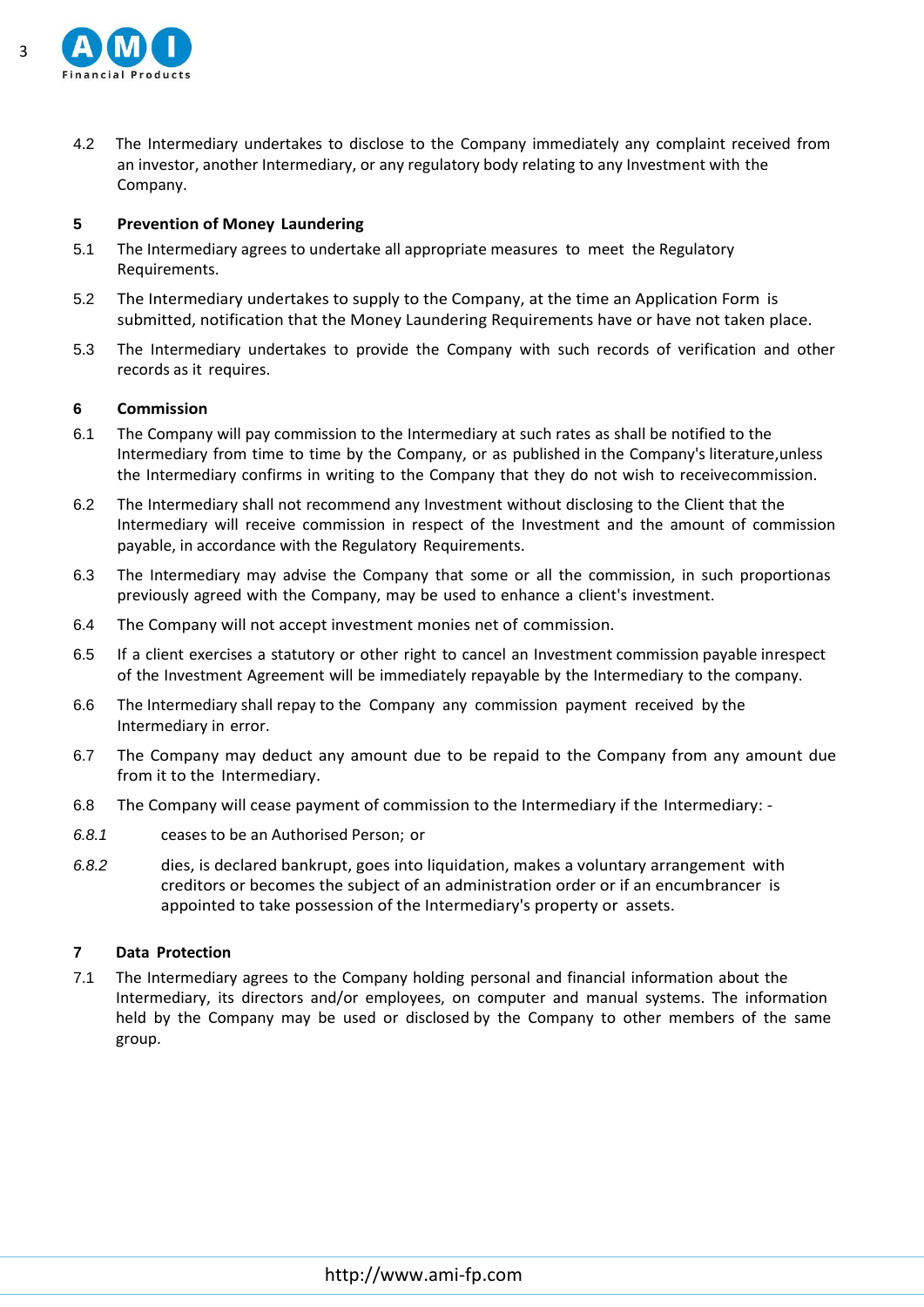

- 7.2 Personal data concerning the Intermediary's clients will be held, processed, used and transferred in accordance with the Terms & Conditions agreed to by such clients.
- 7.3 Both parties undertake to comply with the requirements of the Data Protection Act 1998 and all relevant guidelines and not to knowingly do anything or permit anything to be done to cause abreach of such provisions.

#### **8 Variation**

- 8.1 The Company reserves the right to vary the terms of this Agreement from time to time by giving not less than 28 days written notice to the Intermediary, except that the Intermediary must implement any amendment due to comply with the Regulatory Requirements with immediate effect.
- 8.2 No variation shall affect Investment Agreements entered prior to the date of variation.

#### **9 Termination**

- 9.1 Either party may terminate this Agreement by giving not less than 28 days written notice.
- 9.2 The Company may terminate this Agreement forthwith by written notice to the Intermediary if required to do so by law, regulatory authority or government body or if the Intermediary:-
- 9.2.1 is under investigation for, or guilty of, any conduct which, in the opinion of the Company, is prejudicial to the interests of the Company;or
- 9.2.2 dies, is declared bankrupt, goes into liquidation, makes a voluntary arrangement with its creditors or becomes the subject of an administration order of if an encumbrancer is appointed to take possession of the Intermediary's property or assets;

#### **10 Force Majeure**

10.1 Neither party shall be liable to the other for any delay or failure in performance of the Terms due to any event beyond its reasonable control. Such events include, but are not limited to, war, national emergency, acts of God, fire, flood and tempest. In such circumstances, the party concerned shall be allowed a reasonable period to perform the obligations in question.

#### **11 Governing Law and Jurisdiction**

11.1 This Agreement shall be governed by and construed in all respects in accordance with the Laws of England and each party submits to the non-exclusive jurisdiction of the English Courts.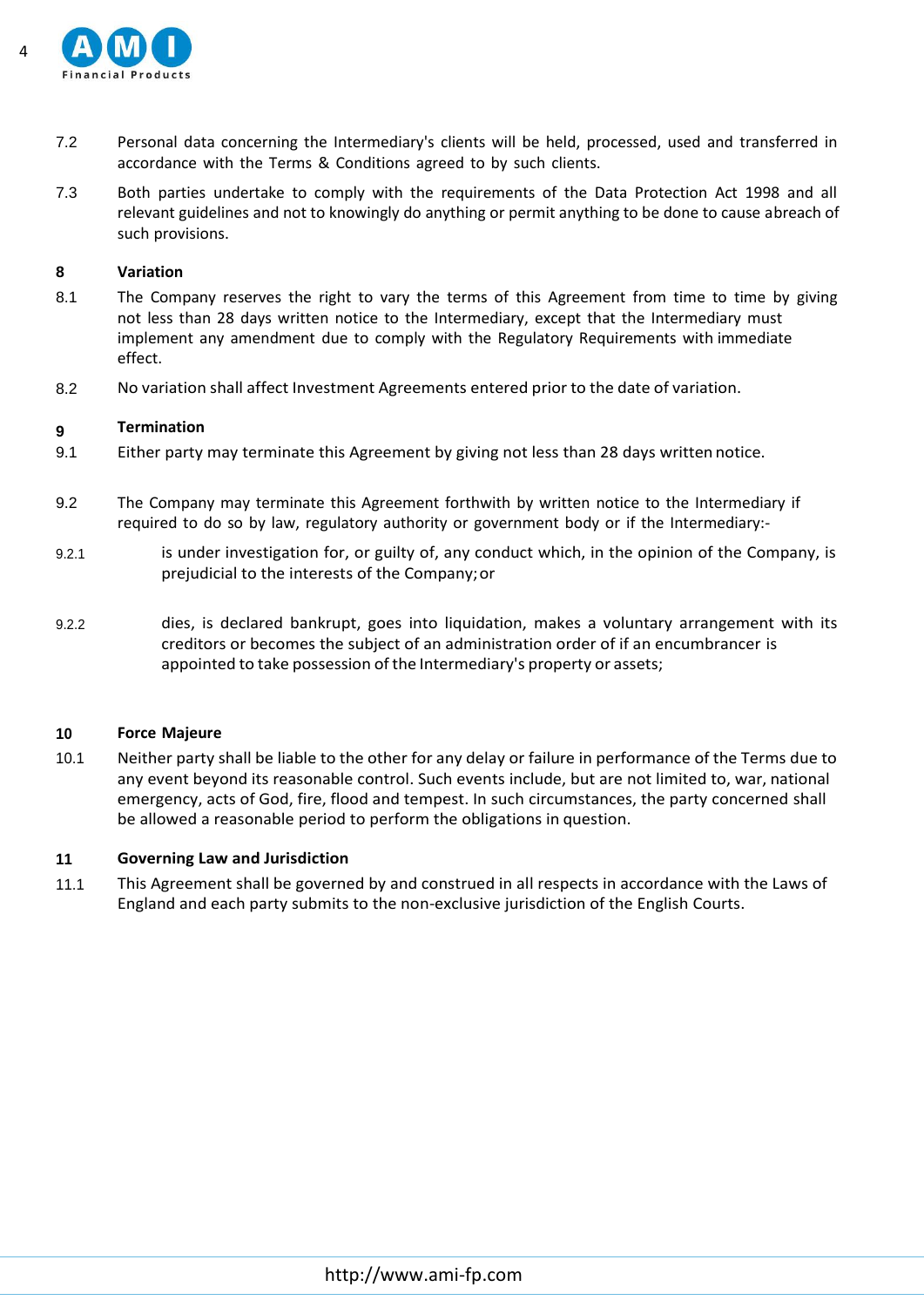

# AMI-FP Offshore Intermediary Terms of Business Intermediary

## Information and Consent Form

| <b>Business Details</b>                           |                                                 |  |  |
|---------------------------------------------------|-------------------------------------------------|--|--|
| <b>Full Name of Business:</b>                     | <b>Business Address:</b>                        |  |  |
|                                                   |                                                 |  |  |
| Trading Title: (If Different)                     |                                                 |  |  |
|                                                   |                                                 |  |  |
| Regulatory body:                                  |                                                 |  |  |
| License number:                                   |                                                 |  |  |
|                                                   | Registered Office:                              |  |  |
| Type of Company: (Tick)                           |                                                 |  |  |
|                                                   |                                                 |  |  |
| <b>Limited Company</b>                            | Main Contact Mobile Number:                     |  |  |
| Partnership                                       |                                                 |  |  |
| Sole Trader                                       | Main Contact Landline Number:                   |  |  |
| Other: Please give details<br>below               | Main Contact Fax Number:                        |  |  |
|                                                   |                                                 |  |  |
|                                                   | Main Contact E - Mail Address:                  |  |  |
|                                                   | Website:                                        |  |  |
|                                                   |                                                 |  |  |
| Administration Address: (if different from above) |                                                 |  |  |
| <b>Administration Mobile Number:</b>              |                                                 |  |  |
| <b>Administration Landline Number:</b>            |                                                 |  |  |
| <b>Administration Fax Number:</b>                 |                                                 |  |  |
| Administration E - Mail Address:                  |                                                 |  |  |
| <b>Principals of the Business</b>                 | (i.e. company directors, partners, sole trader) |  |  |
| Principal 1                                       | Principal 2                                     |  |  |
| Full Name:                                        | Full Name:                                      |  |  |
|                                                   |                                                 |  |  |
| Nationality:                                      | Nationality:                                    |  |  |
| <b>Residential Address:</b>                       | <b>Residential Address:</b>                     |  |  |
|                                                   |                                                 |  |  |
|                                                   |                                                 |  |  |
|                                                   |                                                 |  |  |
| Position Within The                               | Position Within The                             |  |  |
| <b>Business:</b>                                  | <b>Business:</b>                                |  |  |
| Date of Birth:                                    | Date of Birth:                                  |  |  |
| (dd/mm/yyyy)                                      | (dd/mm/yyyy)                                    |  |  |
| Current/Last UK Address (if applicable):          | Current/Last UK Address (if applicable):        |  |  |
|                                                   |                                                 |  |  |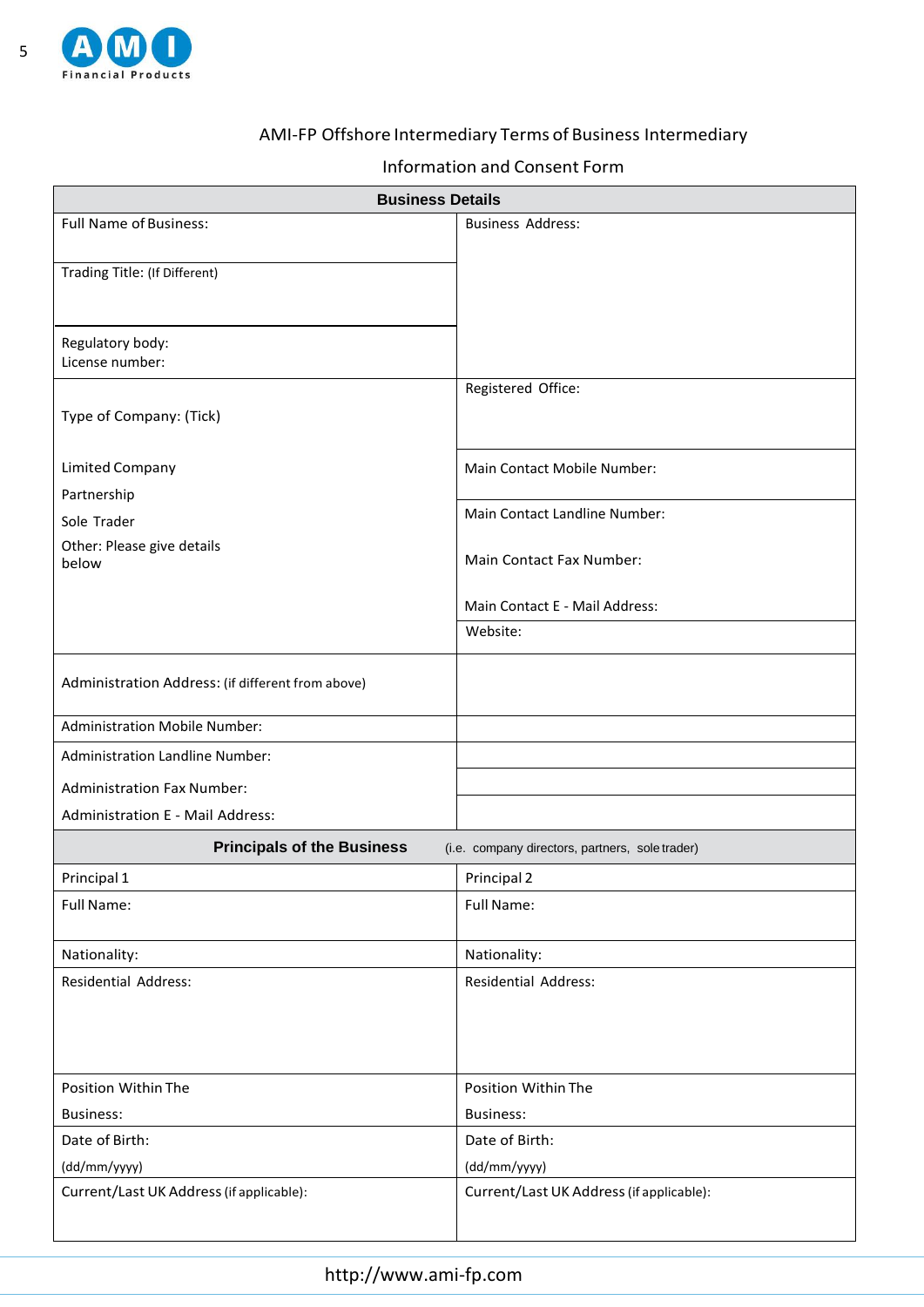

| <b>Principals of the Business</b>        | (i.e. company directors, partners, soletrader) |
|------------------------------------------|------------------------------------------------|
| Principal 3                              | Principal 4                                    |
| Full name:                               | Full name:                                     |
| Nationality:                             | Nationality:                                   |
| <b>Residential Address:</b>              | <b>Residential Address:</b>                    |
|                                          |                                                |
|                                          |                                                |
|                                          |                                                |
| Position Within The                      | Position Within The                            |
| <b>Business:</b>                         | <b>Business:</b>                               |
| Date of Birth:                           | Date of Birth:                                 |
| (dd/mm/yyyy)                             | (dd/mm/yyyy)                                   |
| Current/Last UK Address (if applicable): | Current/Last UK Address (if applicable):       |
|                                          |                                                |
|                                          |                                                |
|                                          |                                                |
|                                          |                                                |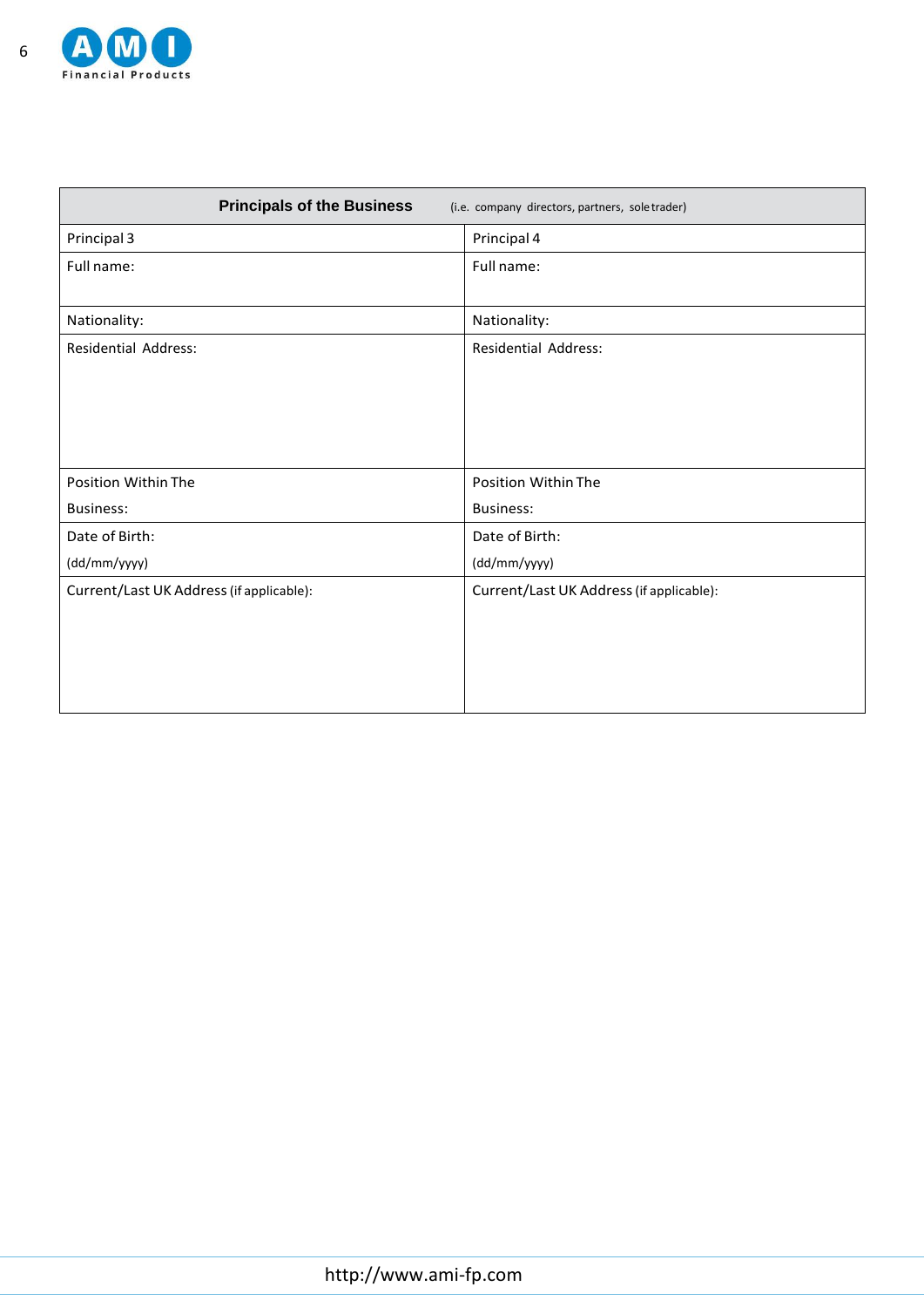

|                     | <b>Commission Payment Details</b>                          |
|---------------------|------------------------------------------------------------|
| <b>Bank Name</b>    |                                                            |
| <b>Bank Address</b> |                                                            |
| Post Code           |                                                            |
| <b>Account Name</b> |                                                            |
| Account Number      |                                                            |
| Sort Code           |                                                            |
| Account Currency    | Multicurrency [<br>EUR <sub>[</sub><br>GBP<br>USD<br>Other |
| Swift Code          |                                                            |
| <b>IBAN</b>         |                                                            |
| Signature/s         |                                                            |
|                     |                                                            |
| Date (dd/mm/yyyy)   |                                                            |
| Name/s              |                                                            |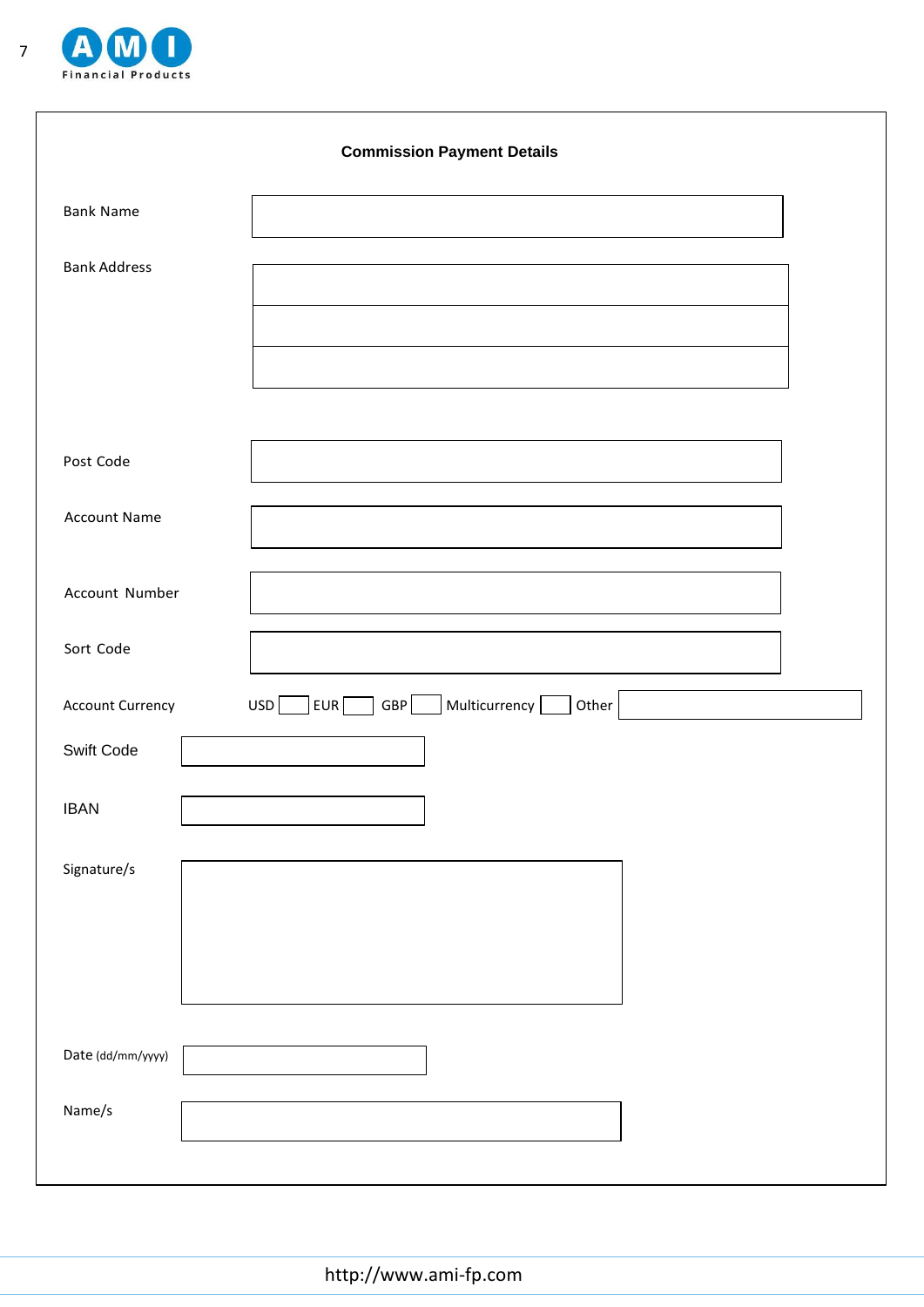

|                         | <b>Commission payment details (Intermediary Bank)</b>            |
|-------------------------|------------------------------------------------------------------|
| <b>Bank Name</b>        |                                                                  |
| <b>Bank Address</b>     |                                                                  |
|                         |                                                                  |
| Post Code               |                                                                  |
|                         |                                                                  |
| <b>Account Name</b>     |                                                                  |
| Account Number          |                                                                  |
| Sort Code               |                                                                  |
| <b>Account Currency</b> | $\sqrt{\sqrt{2\pi}}$ Multicurrency<br>USD<br>EUR<br>GBP<br>Other |
| Swift Code              |                                                                  |
| <b>IBAN</b>             |                                                                  |
| Signature/s             |                                                                  |
|                         |                                                                  |
|                         |                                                                  |
|                         |                                                                  |
| Date (dd/mm/yyyy)       |                                                                  |
| Name/s                  |                                                                  |
|                         |                                                                  |

http://www.ami-fp.com